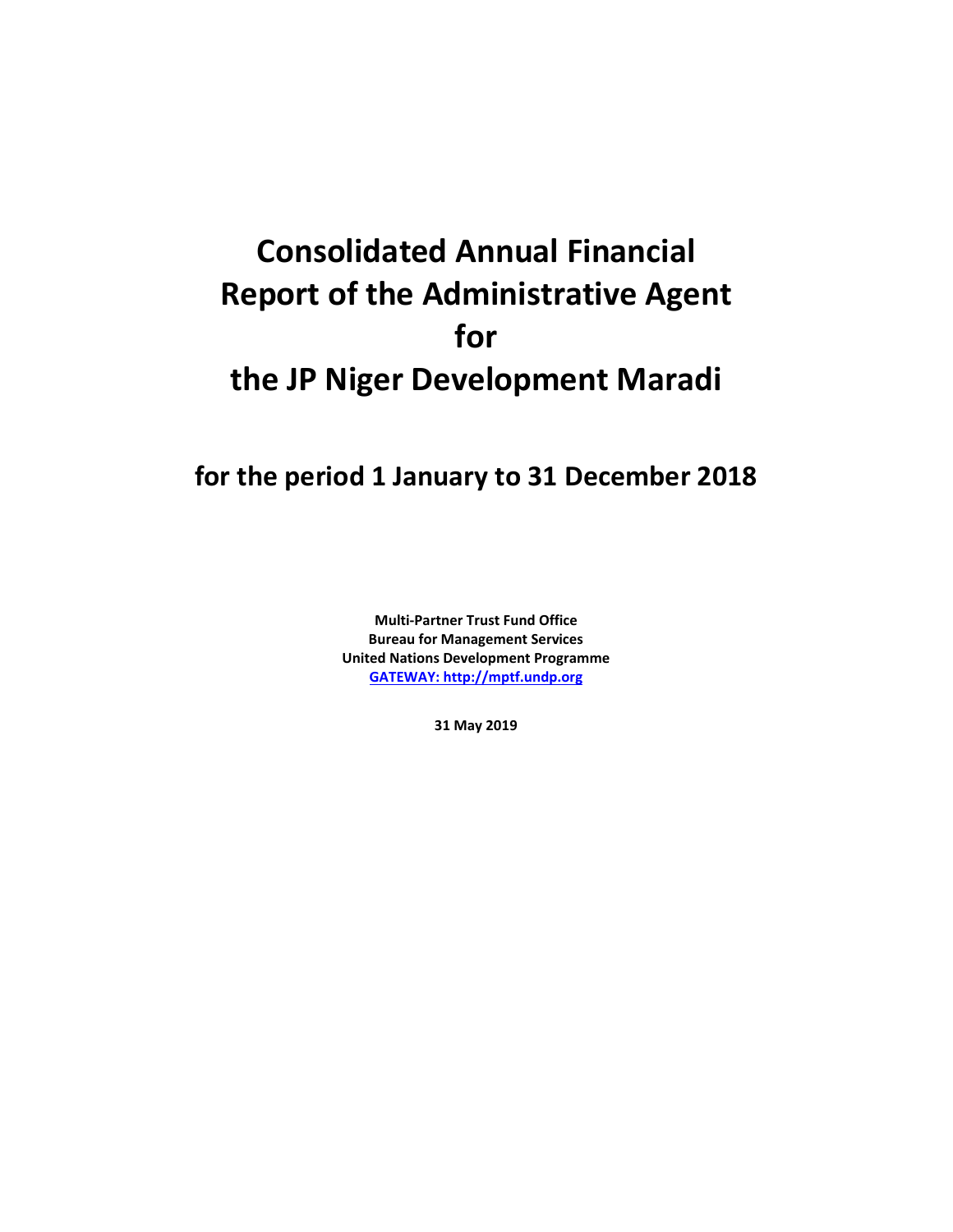## **PARTICIPATING ORGANIZATIONS CONTRIBUTORS**







**GO UNFP** 









Food and Agriculture Organization

United Nations Capital Development Fund

United Nations Development Programme

United Nations Population Fund

United Nations Children's Fund

UNWOMEN

World Food Programme

World Health Organization



LUXEMBOURG